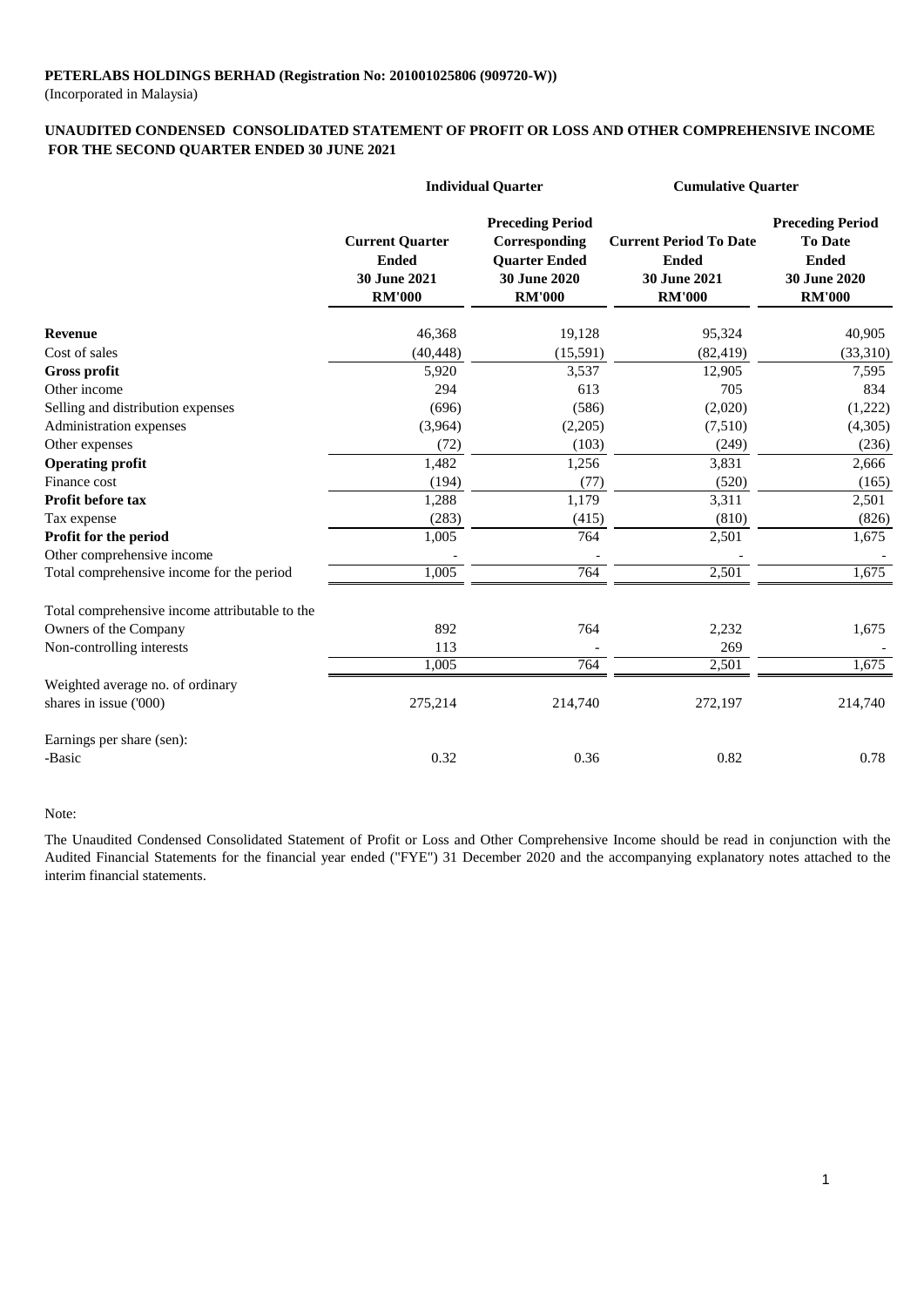(Incorporated in Malaysia)

## **UNAUDITED CONDENSED CONSOLIDATED STATEMENT OF FINANCIAL POSITION AS AT 30 JUNE 2021**

|                                                                                   | <b>Unaudited</b><br>As at<br>30 June 2021<br><b>RM'000</b> | <b>Audited</b><br>As at<br>31 December 2020<br><b>RM'000</b> |
|-----------------------------------------------------------------------------------|------------------------------------------------------------|--------------------------------------------------------------|
| <b>ASSETS</b>                                                                     |                                                            |                                                              |
| <b>Non-current assets</b>                                                         |                                                            |                                                              |
| Property, plant and equipment                                                     | 18,414                                                     | 15,345                                                       |
| Goodwill on consolidation                                                         | 7,609                                                      |                                                              |
|                                                                                   | 26,023                                                     | 15,345                                                       |
| <b>Current assets</b>                                                             |                                                            |                                                              |
| Inventories                                                                       | 19,932                                                     | 10,032                                                       |
| Trade receivables                                                                 | 44,626                                                     | 21,669                                                       |
| Other receivables                                                                 | 1,668                                                      | 2,033                                                        |
| Tax recoverable                                                                   | 82                                                         | 36                                                           |
| Cash and bank balances                                                            | 28,518                                                     | 24,313                                                       |
|                                                                                   | 94,826                                                     | 58,083                                                       |
| <b>TOTAL ASSETS</b>                                                               | 120,849                                                    | 73,428                                                       |
|                                                                                   |                                                            |                                                              |
| <b>EQUITY AND LIABILITIES</b>                                                     |                                                            |                                                              |
| Equity attributable to owners of the Company<br>Share capital                     | 40,401                                                     | 31,821                                                       |
| Unappropriated profits                                                            | 28,769                                                     | 26,537                                                       |
|                                                                                   | 69,170                                                     | 58,358                                                       |
| Non-controlling interests                                                         | 2,917                                                      |                                                              |
| <b>Total equity</b>                                                               | 72,087                                                     | 58,358                                                       |
| <b>Non-current liabilities</b>                                                    |                                                            |                                                              |
| Lease liabilities                                                                 | 2,843                                                      | 990                                                          |
| <b>Borrowings</b>                                                                 | 1,400                                                      |                                                              |
| Deferred tax liabilities                                                          | 651                                                        | 640                                                          |
|                                                                                   | 4,894                                                      | 1,630                                                        |
|                                                                                   |                                                            |                                                              |
| <b>Current liabilities</b>                                                        |                                                            |                                                              |
| Trade payables                                                                    | 8,323                                                      | 3,423                                                        |
| Other payables<br>Lease liabilities                                               | 9,068                                                      | 5,751                                                        |
|                                                                                   | 543<br>25,538                                              | 496<br>3,769                                                 |
| <b>Borrowings</b><br>Tax payable                                                  | 396                                                        | 1                                                            |
|                                                                                   | 43,868                                                     | 13,440                                                       |
| <b>Total liabilities</b>                                                          | 48,762                                                     | 15,070                                                       |
| <b>TOTAL EQUITY AND LIABILITIES</b>                                               | 120,849                                                    | 73,428                                                       |
|                                                                                   |                                                            |                                                              |
| Net assets per share attributable to ordinary equity holders of the Company (sen) | 25.41                                                      | 24.71                                                        |

Note:

The Unaudited Condensed Consolidated Statement of Financial Position should be read in conjunction with the Audited Financial Statements for the FYE 31 December 2020.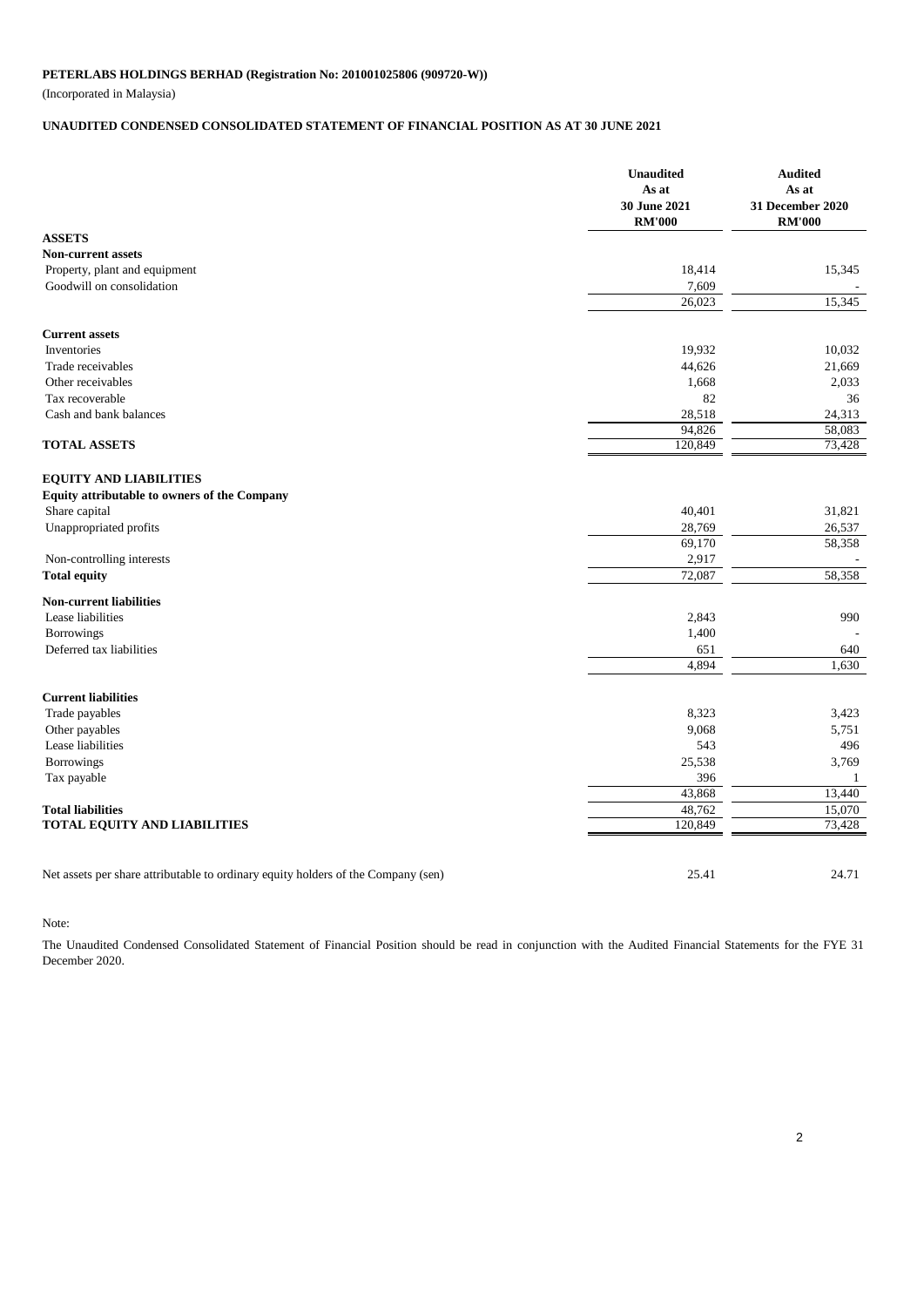#### (Incorporated in Malaysia) **PETERLABS HOLDINGS BERHAD (Registration No: 201001025806 (909720-W))**

#### **UNAUDITED CONDENSED CONSOLIDATED STATEMENT OF CHANGES IN EQUITY FOR THE SECOND QUARTER ENDED 30 JUNE 2021**

|                                                        | <b>Attributable to Equity Holders of the Company</b>          |                                                                           |                               |                                                     |                                                |
|--------------------------------------------------------|---------------------------------------------------------------|---------------------------------------------------------------------------|-------------------------------|-----------------------------------------------------|------------------------------------------------|
|                                                        | Non-Distributable<br><b>Share</b><br>Capital<br><b>RM'000</b> | <b>Distributable</b><br>Unappropriated<br><b>Profits</b><br><b>RM'000</b> | <b>Total</b><br><b>RM'000</b> | Non-controlling<br><b>Interest</b><br><b>RM'000</b> | <b>Total</b><br><b>Equity</b><br><b>RM'000</b> |
| At 1 January 2021                                      | 31,821                                                        | 26,537                                                                    | 58,358                        |                                                     | 58,358                                         |
| Issuing of $39,000,000$ shares @ RM0.22 per unit       | 8,580                                                         |                                                                           | 8,580                         |                                                     | 8,580                                          |
| Acquisition of subsidiary                              |                                                               |                                                                           |                               | 2,648                                               | 2,648                                          |
| Total comprehensive income<br>for the financial period | ٠                                                             | 2,232                                                                     | 2,232                         | 269                                                 | 2,501                                          |
| At 30 June 2021 (Unaudited)                            | 40,401                                                        | 28,769                                                                    | 69,170                        | 2,917                                               | 72,087                                         |
| At 1 January 2020                                      | 27,459                                                        | 25,011                                                                    | 52,470                        |                                                     | 52,470                                         |
| Total comprehensive income<br>for the financial period |                                                               | 1,675                                                                     | 1,675                         |                                                     | 1,675                                          |
| At 30 June 2020 (Unaudited)                            | 27,459                                                        | 26,686                                                                    | 54,145                        |                                                     | 54,145                                         |

#### Note:

The Unaudited Condensed Consolidated Statement of Changes In Equity should be read in conjunction with the Audited Financial Statements for the FYE 31 December 2020.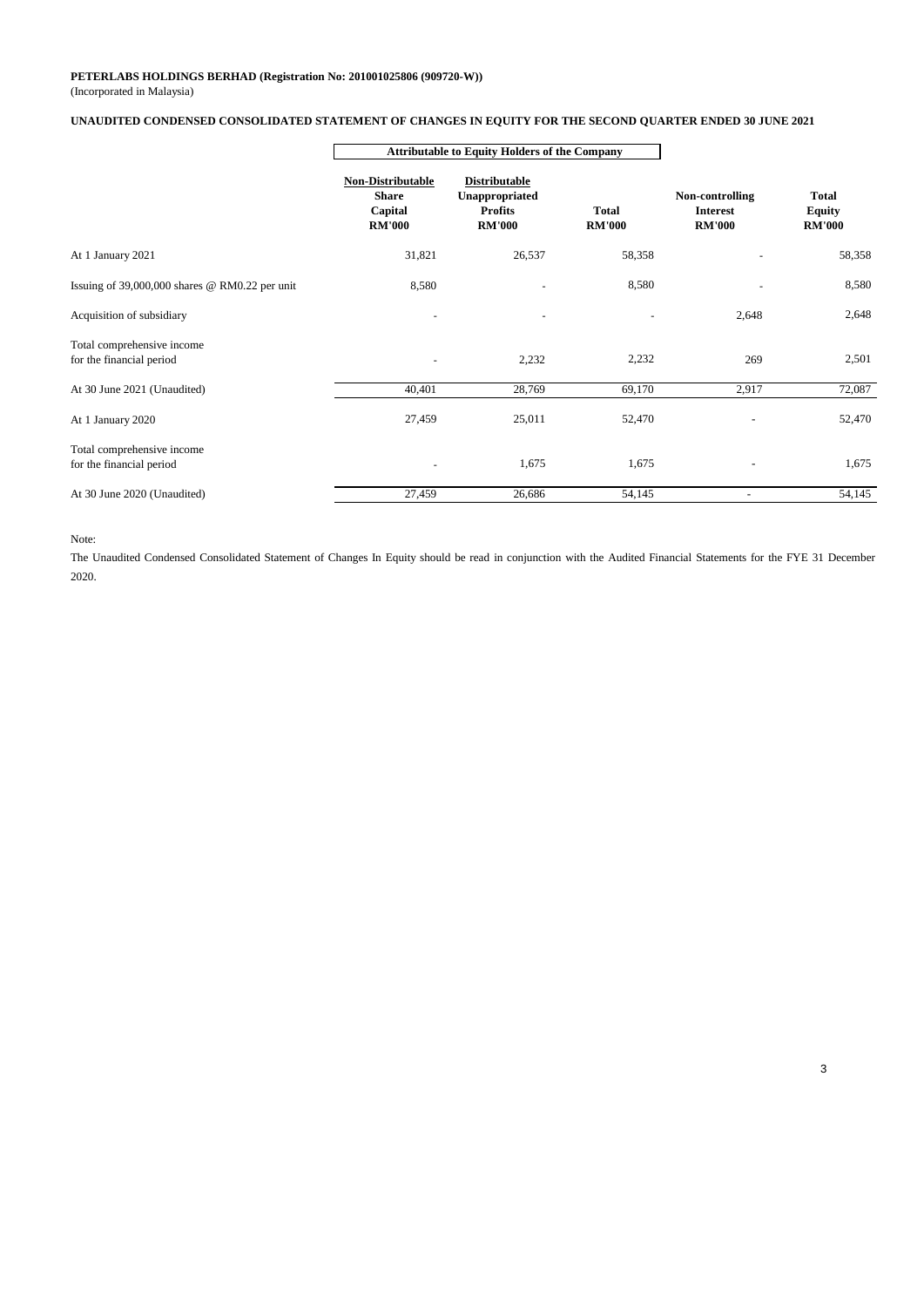#### **UNAUDITED CONDENSED CONSOLIDATED STATEMENT OF CASH FLOWS FOR THE SECOND QUARTER ENDED 30 JUNE 2021**

|                                                          | <b>Current Period</b><br><b>To Date Ended</b><br>30 June 2021<br>(Unaudited)<br><b>RM'000</b> | <b>Preceding Year</b><br>Corresponding<br><b>Period Ended</b><br>30 June 2020<br>(Unaudited)<br><b>RM'000</b> |
|----------------------------------------------------------|-----------------------------------------------------------------------------------------------|---------------------------------------------------------------------------------------------------------------|
| <b>OPERATING ACTIVITIES</b>                              |                                                                                               |                                                                                                               |
| Profit before tax                                        | 3,311                                                                                         | 2,501                                                                                                         |
| Adjustments for:-                                        |                                                                                               |                                                                                                               |
| - Non cash items                                         | 1,225                                                                                         | 835                                                                                                           |
| - Non-operating items                                    | 307                                                                                           | (71)                                                                                                          |
| Operating profit before working capital changes          | 4,843                                                                                         | 3,265                                                                                                         |
| Changes in working capital                               |                                                                                               |                                                                                                               |
| Inventories                                              | 1,400                                                                                         | 2,638                                                                                                         |
| Receivables                                              | (3, 448)                                                                                      | 2,355                                                                                                         |
| Payables                                                 | 2,079                                                                                         | 163                                                                                                           |
| <b>Bill</b> payables                                     | 88                                                                                            | 65                                                                                                            |
| <b>Cash generated from operations</b>                    | 4,962                                                                                         | 8,486                                                                                                         |
| Tax expense paid                                         | (647)                                                                                         | (729)                                                                                                         |
| Interest received                                        | 213                                                                                           | 187                                                                                                           |
| Interest paid                                            | (71)                                                                                          | (57)                                                                                                          |
| Net cash from operating activities                       | 4,457                                                                                         | 7,887                                                                                                         |
| <b>INVESTING ACTIVITIES</b>                              |                                                                                               |                                                                                                               |
| Purchase of property, plant and equipment                | (145)                                                                                         | (85)                                                                                                          |
| Acquisition of equity interest in a subsidiary co        | 1,913                                                                                         |                                                                                                               |
| Proceed from disposal of property, plant and equipment   |                                                                                               | 71                                                                                                            |
| Net cash from/(used in) investing activities             | 1,768                                                                                         | (14)                                                                                                          |
| <b>FINANCING ACTIVITIES</b>                              |                                                                                               |                                                                                                               |
| Repayment of revolving credit                            | (1,000)                                                                                       | (700)                                                                                                         |
| Interest paid                                            | (449)                                                                                         | (108)                                                                                                         |
| Repayment of term loans                                  | (127)                                                                                         | (272)                                                                                                         |
| Repayment of lease liabilities                           | (498)                                                                                         | (313)                                                                                                         |
| Net cash used in financing activities                    | (2,074)                                                                                       | (1, 393)                                                                                                      |
| Net changes in cash and cash equivalents                 | 4,151                                                                                         | 6,480                                                                                                         |
| <b>Effect of exchange rate changes</b>                   | 54                                                                                            | 25                                                                                                            |
| Cash and cash equivalents at the beginning of the period | 24,313                                                                                        | 14,775                                                                                                        |
| Cash and cash equivalents at the end of the period       | 28,518                                                                                        | 21,280                                                                                                        |

Note:

The Unaudited Condensed Consolidated Statement of Cash Flows should be read in conjunction with the Audited Financial Statements for the FYE 31 December 2020.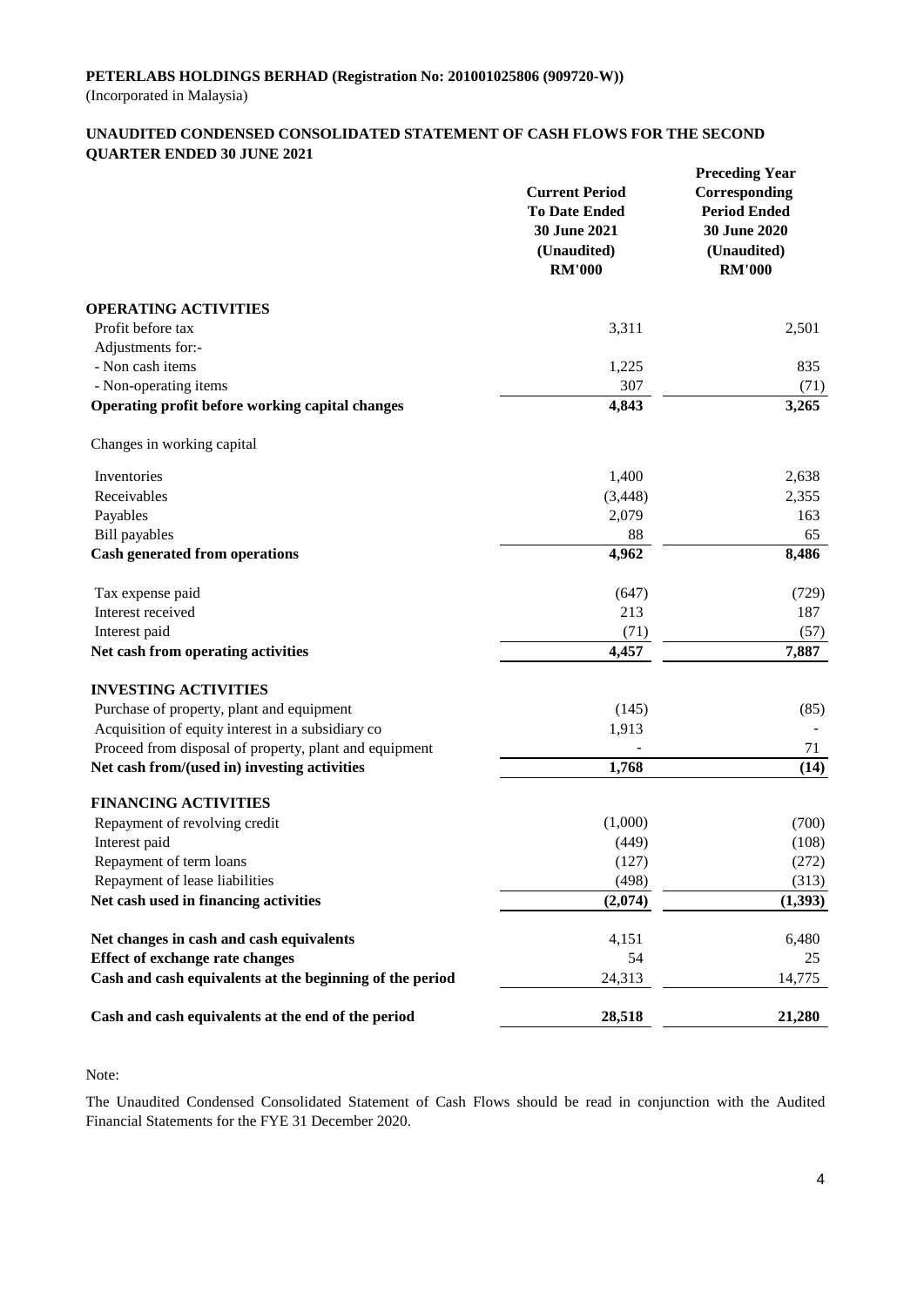# **QUARTERLY REPORT FOR THE SECOND QUARTER ENDED 30 JUNE 2021**

#### **NOTES TO THE INTERIM REPORT FOR THE FINANCIAL PERIOD ENDED 30 JUNE 2021**

#### **A: EXPLANATORY NOTES PURSUANT TO THE MALAYSIAN FINANCIAL REPORTING STANDARDS 134 (MFRS 134): INTERIM FINANCIAL REPORTING**

#### **A1. Basis of preparation**

The interim financial statements are unaudited and have been prepared in accordance with MFRS 134: Interim Financial Reporting and Appendix 9B of the ACE Market Listing Requirements ("ACE LR").

The interim financial statements should be read in conjunction with the Audited Financial Statements of the Group for the FYE 31 December 2020 and the accompanying explanatory notes attached to the interim financial report.

#### **A2. Significant accounting policies**

Significant accounting policies adopted by the Group in these interim financial statements are consistent with those of the audited financial statements for the FYE 31 December 2020 except for the adoption of the following Amendments to MFRSs during the current financial period:

- Amendments to References to the Conceptual Framework in MFRS Standards
- Amendments to MFRS 3 Definition of a Business
- Amendments to MFRS 101 and MFRS 108 Definition of Material
- Amendments to MFRS 9, MFRS 139 and MFRS 7 Interest Rate Benchmark Reform
- Amendments to MFRS 16 Leases Covid-19 Related Rent Concessions

The adoption of these Amendments to MFRSs did not result in significant changes in the accounting policies of the Group and has no significant effect on these interim financial statements.

As at the date of authorisation of these interim financial statements, the following amendments to MFRSs which were in issue but not yet effective and have not been early adopted by the Group:

| <b>Amendments to MFRSs</b>                    |                                                                                             | <b>Effective for annual</b><br>periods beginning on or after |
|-----------------------------------------------|---------------------------------------------------------------------------------------------|--------------------------------------------------------------|
| Amendments to MFRS 3                          | Reference to the Conceptual<br>Framework                                                    | 1 January 2022                                               |
| Amendments to MFRS 116                        | Property, Plant and Equipment<br>Proceeds before Intended Use                               | 1 January 2022                                               |
| Amendments to MFRS 101                        | Classification of Liabilities as<br>Current or Non-current                                  | 1 January 2022                                               |
| Amendments to MFRS 101                        | Disclosure of Accounting Policies                                                           | 1 January 2023                                               |
| Amendments to MFRS 108                        | Definition of Accounting Estimates                                                          | 1 January 2023                                               |
| Amendments to MFRS 112<br><b>Income Taxes</b> | Deferred Tax related to Assets and<br>Liabilities arising from a Single<br>Transaction      | 1 January 2023                                               |
| Amendments to MFRS 10 and<br><b>MRFS 128</b>  | Sale or Contribution of Assets<br>between on Investor and its<br>Associate or Joint Venture | Yet to be confirmed                                          |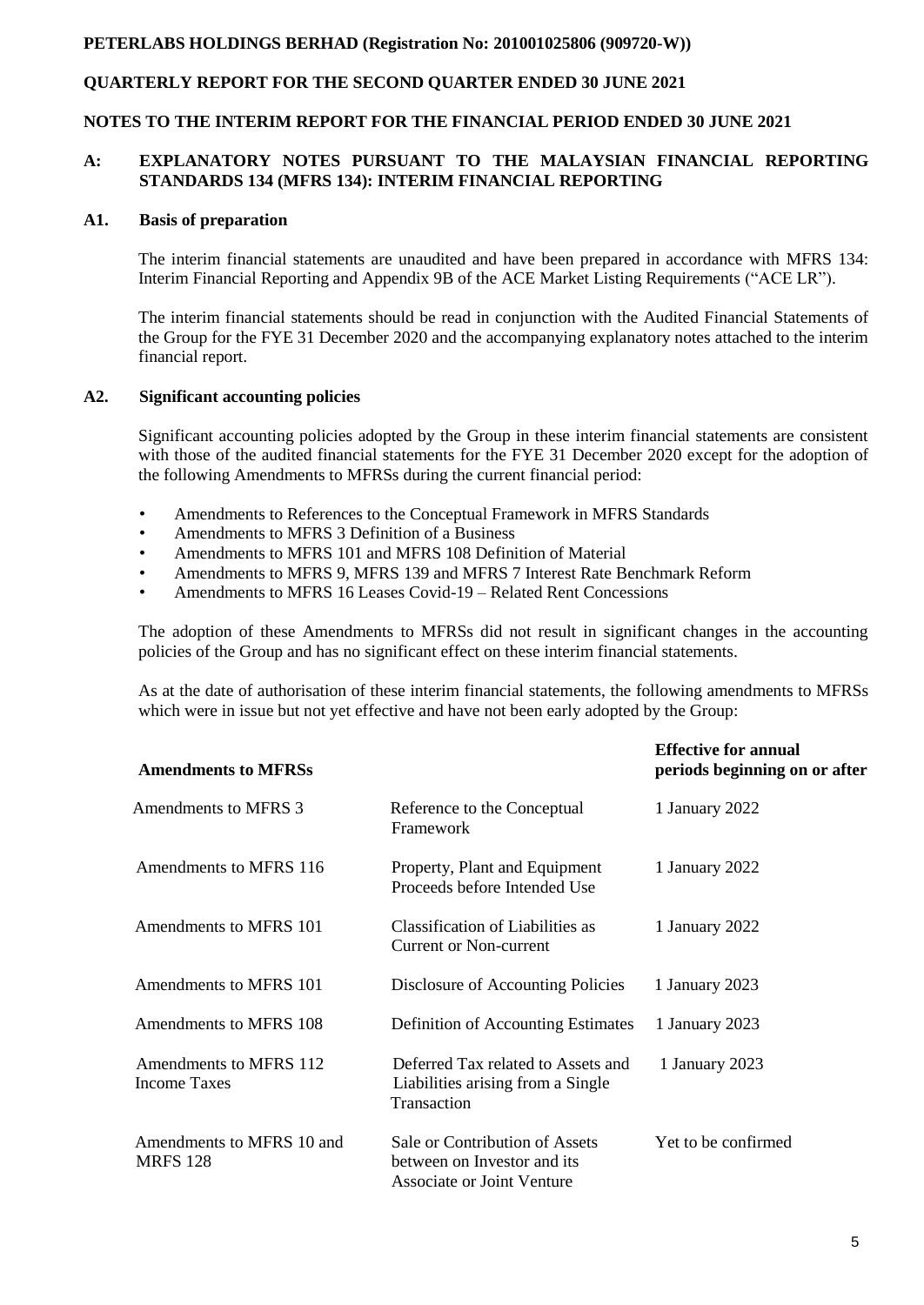## **QUARTERLY REPORT FOR THE SECOND QUARTER ENDED 30 JUNE 2021 (CONT'D)**

## **NOTES TO THE INTERIM REPORT FOR THE FINANCIAL PERIOD ENDED 30 JUNE 2021 (CONT'D)**

#### **A2. Significant accounting policies (Cont'd)**

The adoption of these amendments to MFRSs are not expected to have any material financial impact on the financial statements of the Group in the period of initial application.

## **A3. Auditors' report**

There was no qualification on the Audited Financial Statements of the Group for the FYE 31 December 2020.

## **A4. Seasonal or cyclical factors**

The operations of the Group were not significantly affected by seasonal or cyclical factors during the current financial quarter under review and current period-to-date.

## **A5. Items of unusual nature and amount**

There were no unusual items affecting assets, liabilities, equity, net income or cash flows of the Group that were unusual because of their nature, size or incidence for the quarter under review and current period-todate.

## **A6. Material changes in estimates**

There were no changes in estimates that had a material effect in the current quarter and period-to-date results.

#### **A7. Profit for the period**

Profit for the current quarter and period-to-date ended 30 June 2021 is arrived at after charging / (crediting), amongst other items, the following:

|                                                   | <b>Quarter Ended</b>        | <b>Period To Date</b><br><b>Ended</b> |
|---------------------------------------------------|-----------------------------|---------------------------------------|
|                                                   | 30.06.2021<br><b>RM'000</b> | 30.06.2021<br><b>RM'000</b>           |
| Other income including investment income          | (171)                       | (430)                                 |
| Interest income                                   | (94)                        | (213)                                 |
| Expected credit losses on trade receivables (net) | 54                          | 75                                    |
| Reversal of inventories written down              | (3)                         | (3)                                   |
| Interest expense                                  | 194                         | 520                                   |
| Depreciation                                      | 611                         | 1,222                                 |
| Net realised foreign exchange loss                | 88                          | 172                                   |
| Net unrealised foreign exchange gain              | (70)                        | (55)                                  |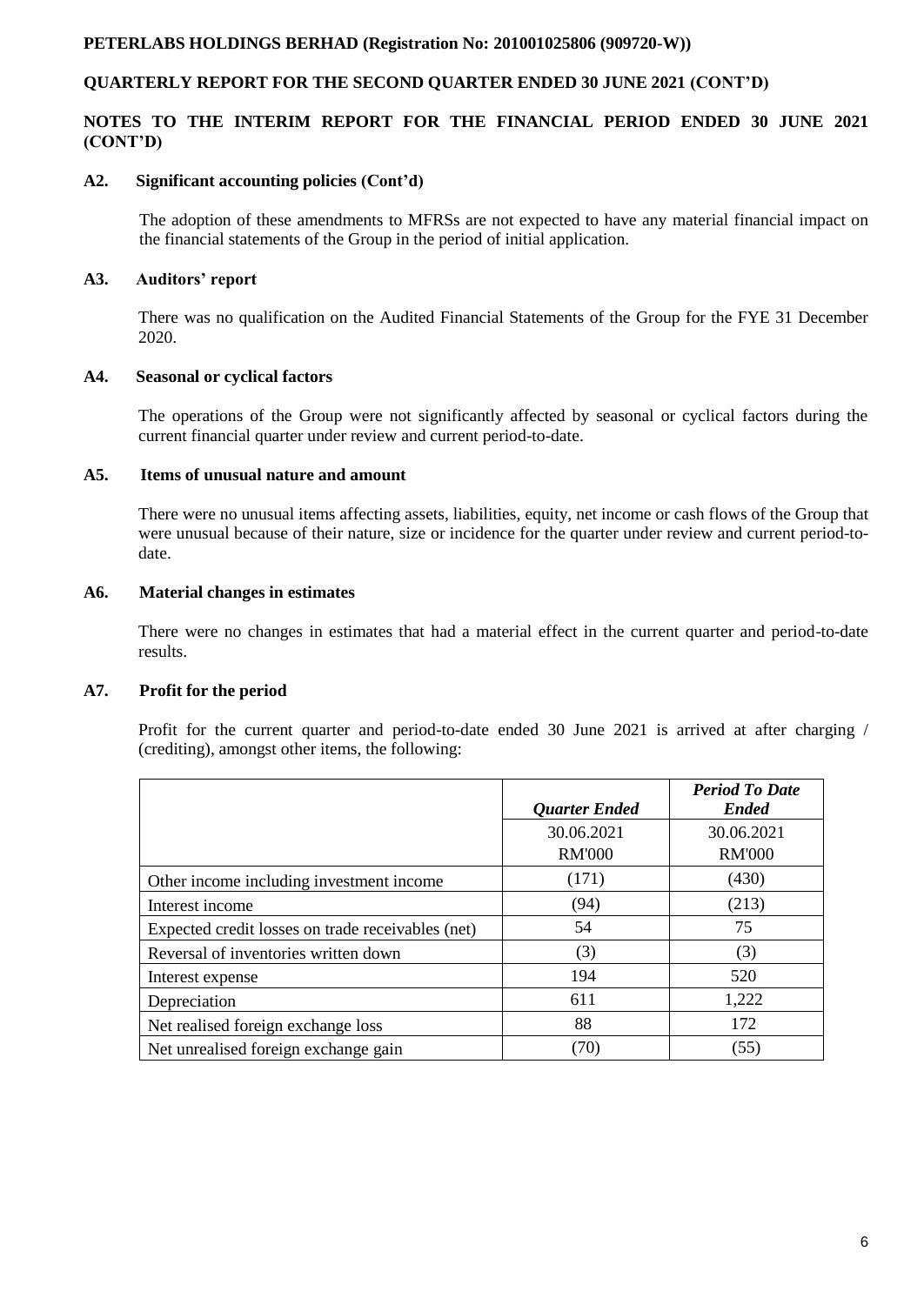# **QUARTERLY REPORT FOR THE SECOND QUARTER ENDED 30 JUNE 2021 (CONT'D)**

## **NOTES TO THE INTERIM REPORT FOR THE FINANCIAL PERIOD ENDED 30 JUNE 2021 (CONT'D)**

## **A8. Segmental information**

The Group is organised into the following operating segments:

- a) Trading
- b) Manufacturing

| <b>Quarter ended</b><br><b>30 June 2021</b> | <b>Trading</b><br><b>RM'000</b> | <b>Manufacturing</b><br><b>RM'000</b> | <b>Eliminations</b><br><b>RM'000</b> | <b>Consolidated</b><br><b>RM'000</b> |
|---------------------------------------------|---------------------------------|---------------------------------------|--------------------------------------|--------------------------------------|
| <b>Revenue from</b>                         |                                 |                                       |                                      |                                      |
| External customers                          | 45,196                          | 1,172                                 |                                      | 46,368                               |
| Inter-segment revenue                       | 1,019                           | 6,898                                 | (7,917)                              |                                      |
| <b>Total revenue</b>                        | 46,215                          | 8,070                                 | (7,917)                              | 46,368                               |
| <b>Profit before tax</b>                    | 809                             | 479                                   |                                      | 1,288                                |
| Tax expense                                 |                                 |                                       |                                      | (283)                                |
| <b>Profit for the period</b>                |                                 |                                       |                                      | 1,005                                |

| <b>Period to Date ended</b><br><b>30 June 2021</b> | <b>Trading</b><br><b>RM'000</b> | <b>Manufacturing</b><br><b>RM'000</b> | <b>Eliminations</b><br><b>RM'000</b> | <b>Consolidated</b><br><b>RM'000</b> |
|----------------------------------------------------|---------------------------------|---------------------------------------|--------------------------------------|--------------------------------------|
| <b>Revenue from</b>                                |                                 |                                       |                                      |                                      |
| External customers                                 | 92,845                          | 2,479                                 |                                      | 95,324                               |
| Inter-segment revenue                              | 2,051                           | 12,532                                | (14,583)                             |                                      |
| <b>Total revenue</b>                               | 94,896                          | 15,011                                | (14,583)                             | 95,324                               |
| <b>Profit before tax</b>                           | 2,431                           | 880                                   |                                      | 3,311                                |
| Tax expense                                        |                                 |                                       |                                      | (810)                                |
| Profit for the period                              |                                 |                                       |                                      | 2,501                                |

#### **A9. Valuation of property, plant and equipment**

There was no valuation of the property, plant and equipment in the current quarter under review.

#### **A10. Capital commitments**

There was no capital commitment as at date of this announcement.

# **A11. Material subsequent events**

There were no material events subsequent to the reporting date up to the date of this report.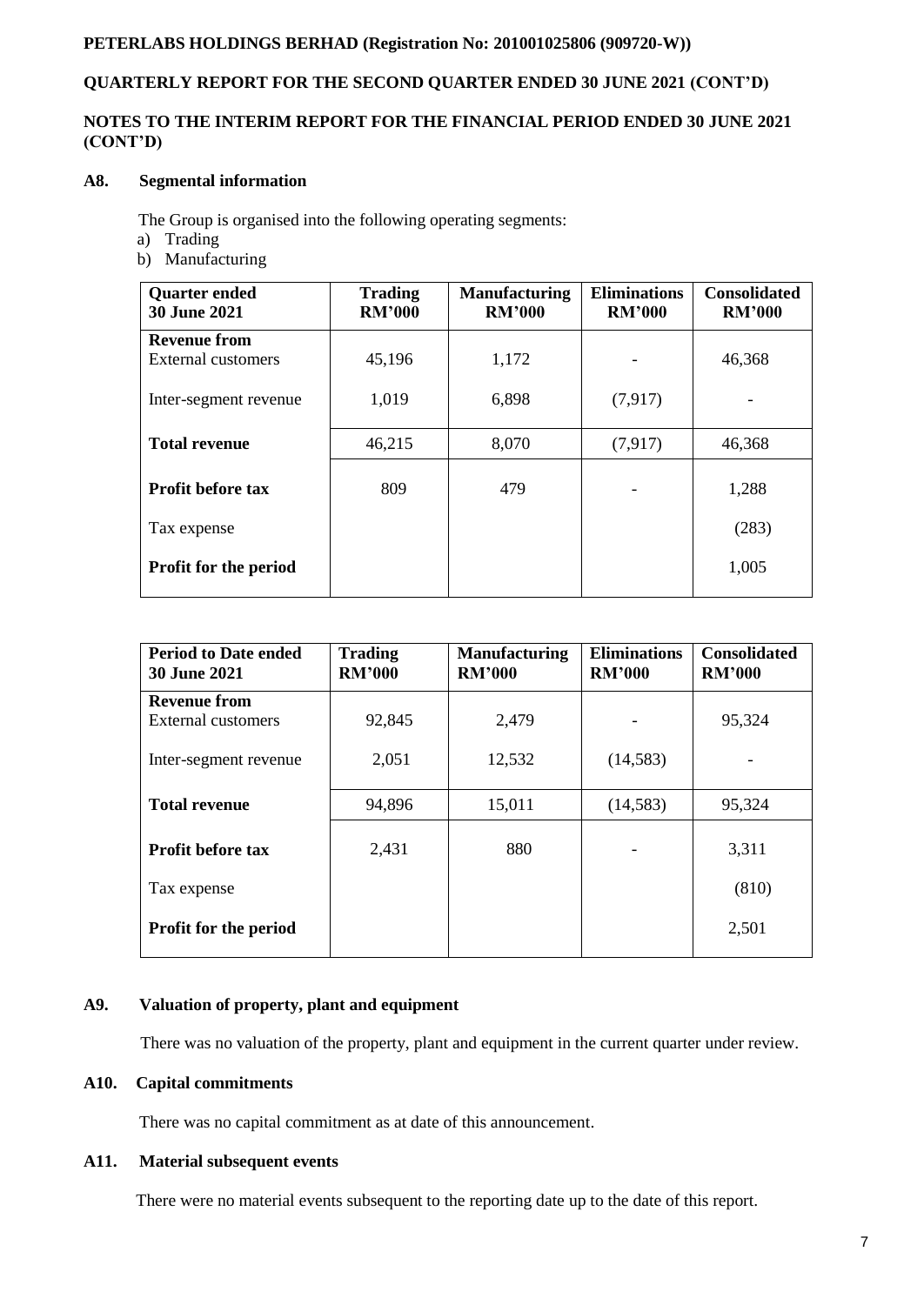# **QUARTERLY REPORT FOR THE SECOND QUARTER ENDED 30 JUNE 2021 (CONT'D)**

## **NOTES TO THE INTERIM REPORT FOR THE FINANCIAL PERIOD ENDED 30 JUNE 2021 (CONT'D)**

#### **A12. Changes in composition of the Group**

 1 January 2021, our Group has acquired 60% equity interest in Thye On Tong Trading Sdn bhd ("TOT"), TOT was incorporated on 31 December 1979 in Malaysia as a private limited company under the Companies Act, 1965.

## **A13. Contingent liabilities or contingent assets**

|                                                                                                                     | Company                    |                            |
|---------------------------------------------------------------------------------------------------------------------|----------------------------|----------------------------|
| Corporate guarantee given by the Company to financial<br>institutions for credit facilities granted to Subsidiaries | As at 30/06/2021<br>RM'000 | As at 31/12/2020<br>RM'000 |
| Utilised<br>$\overline{\phantom{a}}$                                                                                | 26,938                     | 3,769                      |
| Limit<br>$\overline{\phantom{a}}$                                                                                   | 44,253                     | 21,897                     |

#### **A14. Significant related party transactions**

Save as disclosed in the Audited Financial Statements for the FYE 31 December 2020, there were no other significant related party transactions for the current quarter under review.

#### **A15. Issuances, cancellations, repurchase, resale and repayment of debt and equity**

There were no issuance or repayment of debt and equity securities, share buy-back, share cancellations, share held as treasury shares and resale of treasury shares during the quarter and financial period under review.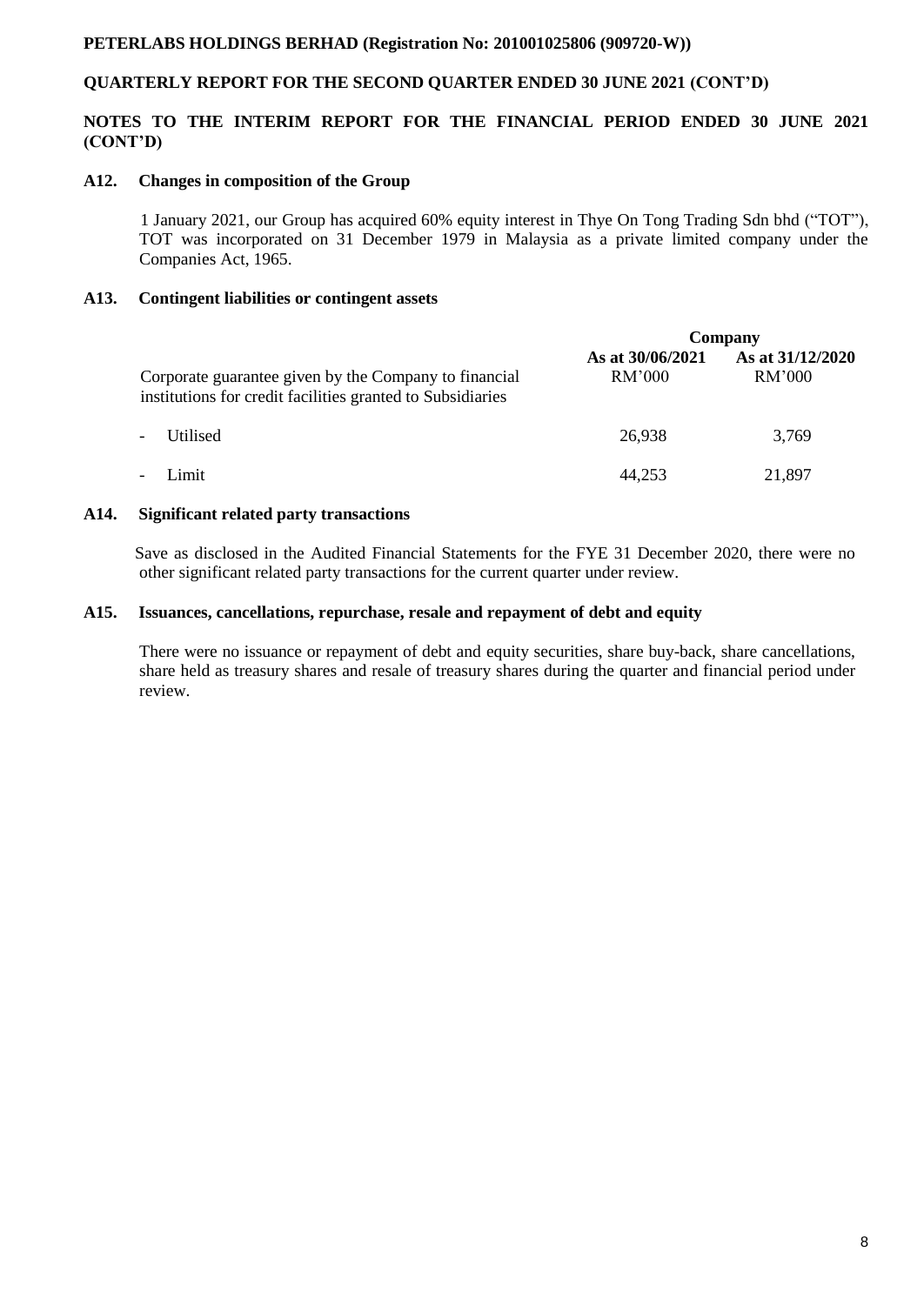## **QUARTERLY REPORT FOR THE SECOND QUARTER ENDED 30 JUNE 2021 (CONT'D)**

## **B: ADDITIONAL INFORMATION PURSUANT TO THE ACE LR**

#### **B1. Review of performance**

|                                     | 20FY21        | 2QFY20        | Variance | FY2021        | <b>FY2020</b> | Variance |
|-------------------------------------|---------------|---------------|----------|---------------|---------------|----------|
|                                     | <b>RM'000</b> | <b>RM'000</b> | %        | <b>RM'000</b> | <b>RM'000</b> | %        |
| Revenue                             | 46,368        | 19,128        | 142.41%  | 95,324        | 40,905        | 133.04%  |
| <b>Operating Profit</b>             | 1,482         | 1,256         | 17.99%   | 3,831         | 2,666         | 43.70%   |
| Profit Before Interest And Tax      | 1,482         | 1,256         | 17.99%   | 3,831         | 2,666         | 43.70%   |
| Profit Before Tax                   | 1,288         | 1,179         | 9.25%    | 3,311         | 2,501         | 32.39%   |
| Profit After Tax                    | 1,005         | 764           | 31.54%   | 2,501         | 1,675         | 49.31%   |
| Profit Attributable to Ordinary     |               |               |          |               |               |          |
| <b>Equity Holders Of The Parent</b> | 892           | 764           | 16.75%   | 2,232         | 1,675         | 33.25%   |

The Group registered RM46.368 million revenue for the current quarter which represents increase of RM27.240 million or 142.41% as compared to the revenue of RM19.128 million in the previous period's corresponding quarter. The Group registered profit before tax of RM1.288 million for the quarter under review which represents increase of RM0.109 million or 9.25% as compared to the Group's profit before tax of RM1.179 million reported in the previous period's corresponding quarter. Profit before tax increased due to increased in revenue from the subsidiary but also the revenue generated from new entered subsidiary.

For the current quarter, trading segment registered revenue of RM45.196 million from the external customers and RM1.019 million from inter-company transactions and reported profit before tax of RM0.809 million for the quarter under review. In the previous period's corresponding quarter, the group achieved revenue of RM17.247 million from the external customers and RM1.361 million from intercompany transactions and reported profit before tax of RM0.869 million for the trading segment. The decrease in profit before tax for the trading segment for the current quarter was mainly due to higher operating expenses incurred.

The manufacturing segment registered revenue of RM1.172 million from the external customers and RM6.898 million from inter-company transactions and reported profit before tax of RM0.479 million for the quarter under review. In the previous period's corresponding quarter, the Group achieved revenue of RM1.881 million from external customers and RM5.713 million from inter-company transactions and reported profit before tax of RM0.310 million for the manufacturing segment. The increase in profit before tax for the manufacturing segment for the current quarter was mainly due to higher gross profit margin achieved coupled with lower operating expenses incurred.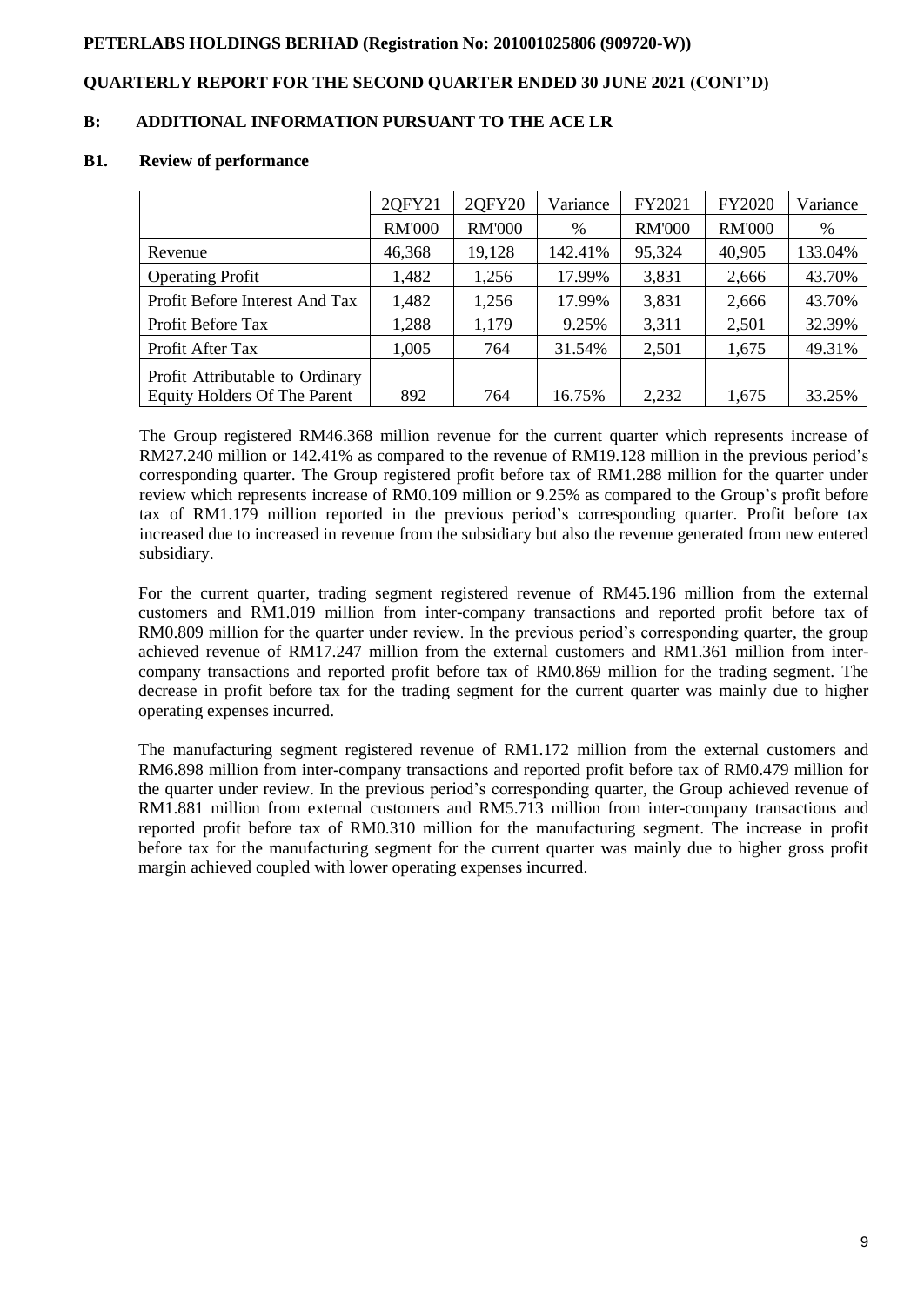## **QUARTERLY REPORT FOR THE SECOND QUARTER ENDED 30 JUNE 2021 (CONT'D)**

**B2. Material changes in the current quarter's results compared to the results of the immediate preceding quarter**

|                                                   | 2QFY21        | 1QFY21        | Variance  |
|---------------------------------------------------|---------------|---------------|-----------|
|                                                   | <b>RM'000</b> | <b>RM'000</b> | $\%$      |
| Revenue                                           | 46,368        | 48,956        | $-5.28%$  |
| <b>Operating Profit</b>                           | 1,482         | 2,348         | $-36.88%$ |
| Profit Before Interest And Tax                    | 1,482         | 2,348         | $-36.88%$ |
| Profit Before Tax                                 | 1,288         | 2,022         | $-36.30%$ |
| Profit After Tax                                  | 1,005         | 1,495         | $-32.78%$ |
| Profit Attributable to Ordinary Equity Holders Of |               |               |           |
| The Parent                                        | 892           | 1,339         | $-33.38%$ |

For the quarter under review, the Group registered decrease in revenue of 5.28% from RM48.956 million to RM46.368 million and decrease in profit before tax of 36.30% from RM2.022 million to RM1.288 million as compared to preceding quarter ended 31 March 2021. The decrease in profit before tax was mainly attributable to higher operation expenses incurred coupled with lower revenue achieved. For the current quarter, trading segment achieved revenue of RM45.196 million and profit before tax of RM0.809 million as compared to revenue of RM47.649 million and profit before tax of RM1.621 million in the previous quarter, whilst the manufacturing segment achieved revenue of RM1.172 million and reported profit before tax of RM0.479 million as compared to revenue of RM1.307 million and profit before tax of RM0.401 million in the previous quarter.

## **B3. Prospects**

The Malaysian government's priority is to manage and mitigate the current pandemic by achieving a target herd immunity of 80 % by November 2021 and slow down the transmission rate. A National Recovery Plan is on hand as an additional tool to the existing arsenal of approved stimulus initiatives to deal with the ongoing crisis. These plans are vital developments which provide the partway for a return to normalcy and most importantly, the economic recovery. Thus, the PLABS Group will continue to focus on the health and safety of its employees and customers alike while ensuring the sustainability of its operations in the short-term as well as the long-term.

The established business and positive historical financial performance of new subsidiary, Thye On Tong Trading Sdn Bhd (TOT), the Board expects that TOT will be continuous to contribute positively to the future earnings of the PLABS Group.

#### **B4. Profit forecast**

No profit forecast has been issued by the Group previously in any public document.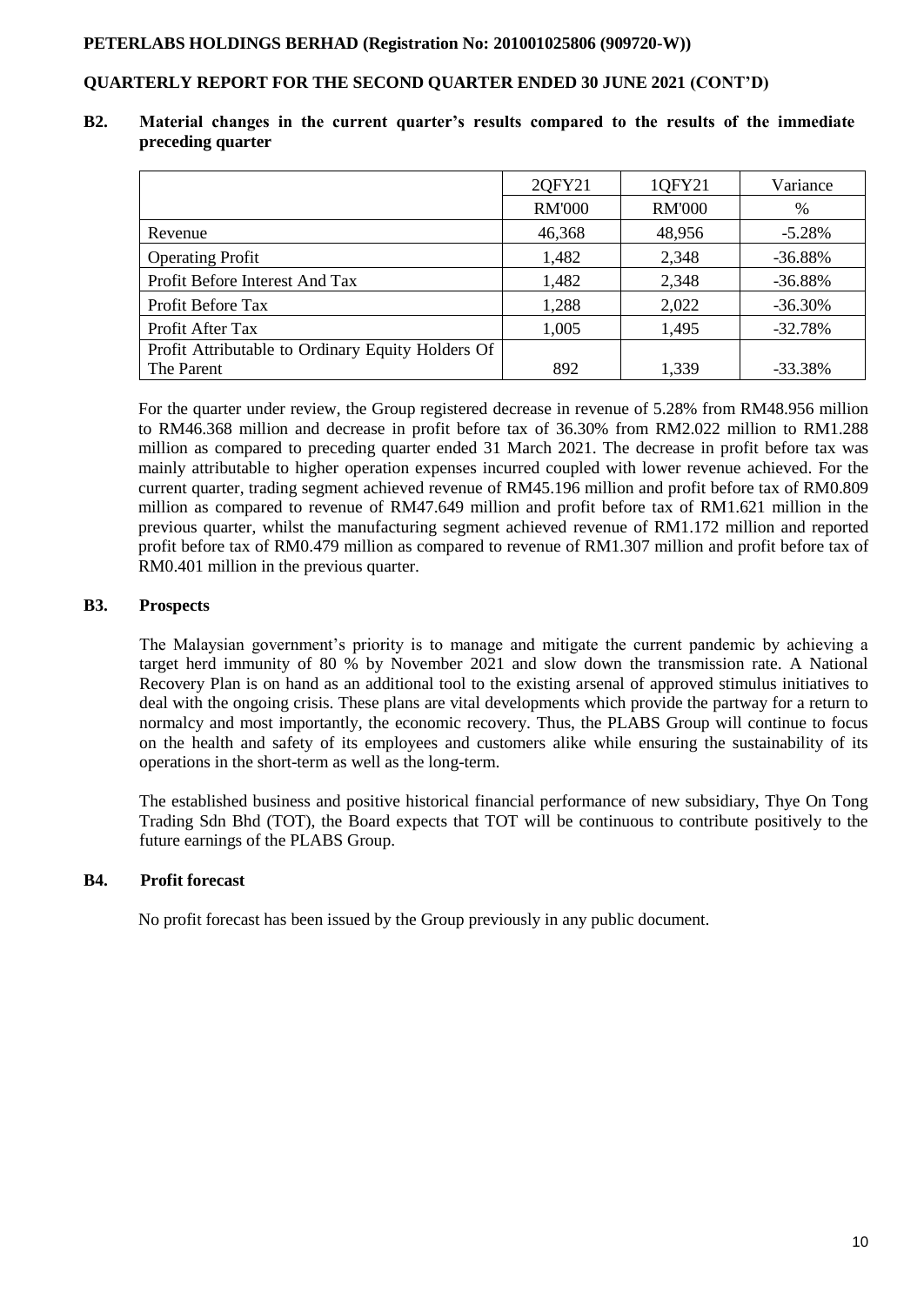## **QUARTERLY REPORT FOR THE SECOND QUARTER ENDED 30 JUNE 2021 (CONT'D)**

## **B5. Tax expense**

|                    | <b>Current quarter ended</b><br>30.06.2021<br><b>RM'000</b> | Current period-to-date<br>30.06.2021<br><b>RM'000</b> |
|--------------------|-------------------------------------------------------------|-------------------------------------------------------|
| Income tax         |                                                             |                                                       |
| -Current period    | 289                                                         | 817                                                   |
| -Deferred taxation | (6)                                                         | (7)                                                   |
|                    | 283                                                         | 810                                                   |

 The Group's effective tax rate for the current quarter is higher than the statutory rate mainly due to certain expenses not deductible for tax purposes.

#### **B6. Profit from sale of unquoted investments and/or properties**

There was no disposal of unquoted investments or properties for the current quarter under review.

#### **B7. Quoted securities**

There was no acquisition and/or disposal of quoted securities for the current quarter under review.

#### **B8. Status of corporate proposals**

Save as disclosed below, there were no other corporate proposals announced but not completed as at the date of this report:

a) On 13 July 2020, Alliance Investment Bank Berhad ("AIBB") had, on behalf of the Board, announced that the Company proposes to undertake a private placement of up to 21,473,990 new ordinary shares in Peterlabs Holdings Berhad ("PHB") , representing approximately ten percent (10%) of the total number of issued shares of PHB ("Proposed Private Placement")

Further to the above, on 14 July 2020 AIBB had, on behalf of the Board of Directors of PHB, announced that the additional listing application for the listing of and quotation for the Placement Shares to be issued pursuant to the Proposed Private Placement has been submitted to Bursa Malaysia Securities Berhad ("Bursa Securities") on 14 July 2020.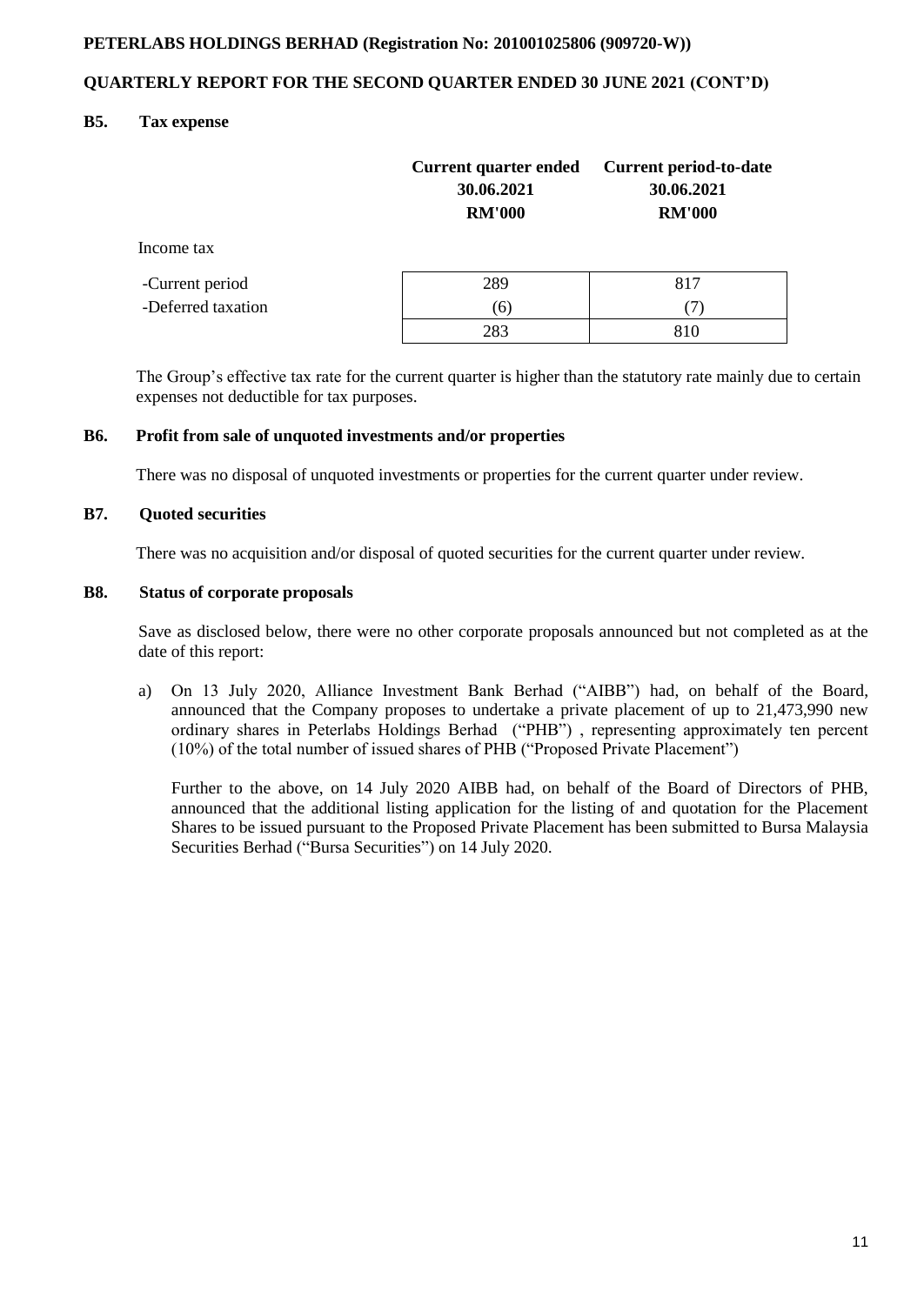# **QUARTERLY REPORT FOR THE SECOND QUARTER ENDED 30 JUNE 2021 (CONT'D)**

#### **B8. Status of corporate proposals (Cont'd)**

In addition to that, on 21 July 2020, AIBB had on behalf of the Board provided additional information in relation to the utilisation of proceeds from the Proposed Private Placement as follows:

| <b>Details of utilisation</b>                                              | <b>RM'000</b> | <b>Estimated</b><br>timeframe<br>for<br>utilisation (from the date of listing<br>of the Placement Shares) |
|----------------------------------------------------------------------------|---------------|-----------------------------------------------------------------------------------------------------------|
| Investment in new business                                                 | 3,000         | Within 12 months                                                                                          |
| Working capital                                                            | 1.165         | Within 12 months                                                                                          |
| Estimated expenses in relation to the<br><b>Proposed Private Placement</b> | 130           | Upon completion of the Proposed<br>Private Placement                                                      |
| Total gross proceeds raised from the<br><b>Proposed Private Placement</b>  | 4.295         |                                                                                                           |

In additional to that, on behalf of the Board of Directors of PHB, AIBB announced on 23 July 2020 that the Bursa Securities had approved up to 21,473,990 Placement Shares to be issued pursuant to the Proposed Private Placement subject to the following conditions:

- (i) PHB and AIBB must fully comply with the relevant provisions under the ACE Market Listing Requirements pertaining to the implementation of the Proposed Private Placement;
- (ii) PHB and AIBB to inform Bursa Securities upon the completion of the Proposed Private Placement; and
- (iii) PHB to furnish Bursa Securities with a written confirmation of its compliance with the terms and conditions of Bursa Securities' approval once the Proposed Private Placement is completed.

In addition to that, on behalf of the Board of Directors of PHB, AIBB announced on 19 August 2020 that the Board had fixed the issue price for the entire 21,473,990 Placement Shares ("Issue Price") at RM0.2060 per share. The Issue Price represents a discount of RM0.0225 or approximately 9.85% to the 5-day volume weighted average market price of the PHB Shares up to and including 18 August 2020, being the last market day immediately preceding the Price-Fixing Date of RM0.2285 per PHB Share.

In addition to that, on behalf of the Board of Directors of PHB, AIBB announced on 26 August 2020 that the Private Placement has been completed following the listing of and quotation for the entire 21,473,990 Placement Shares on the ACE Market of Bursa Malaysia Securities Berhad.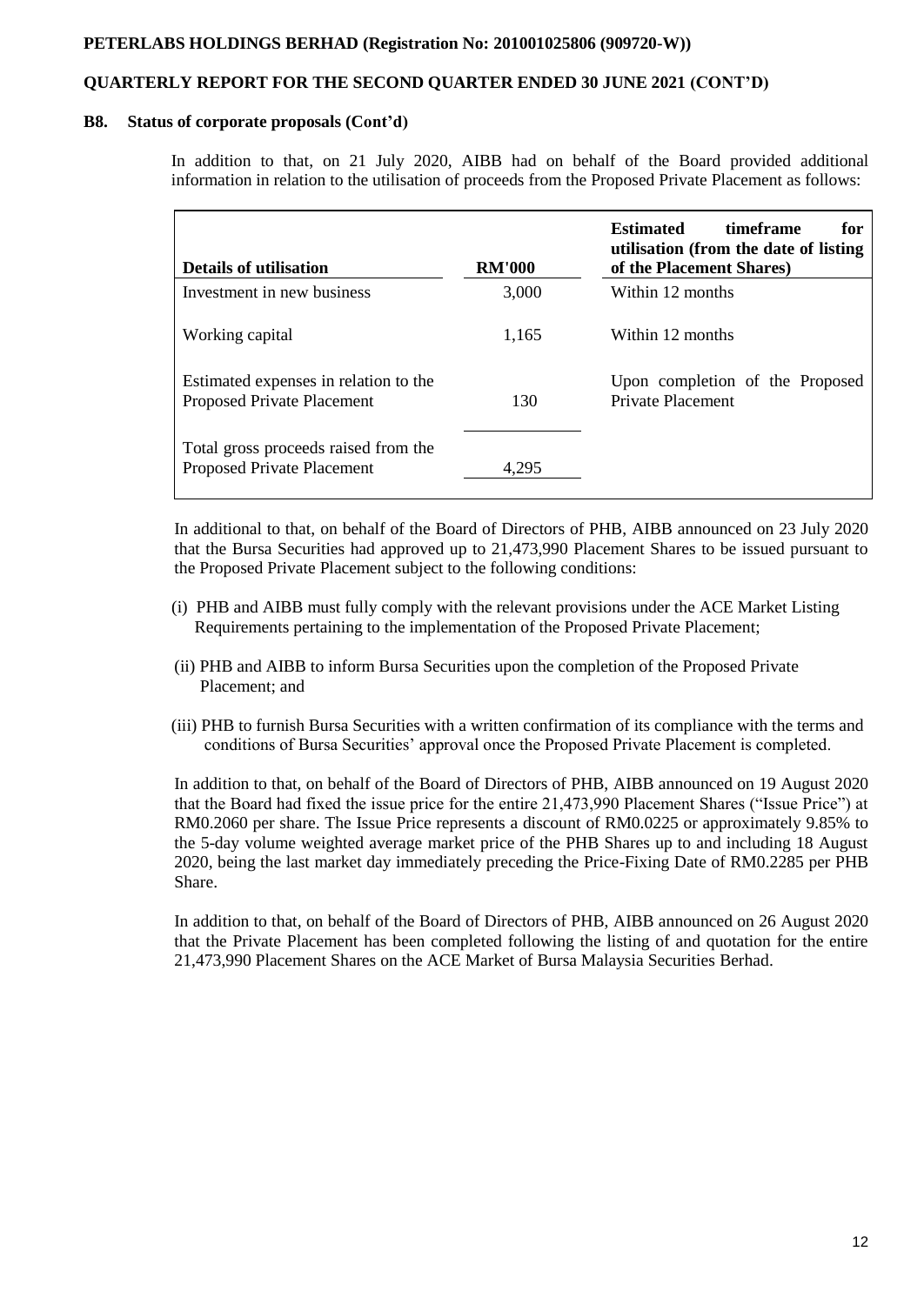# **QUARTERLY REPORT FOR THE SECOND QUARTER ENDED 30 JUNE 2021 (CONT'D)**

#### **B8. Status of corporate proposals (Cont'd)**

The gross proceeds of RM4.424 million from the private placement exercise which was completed on 26 August 2020 have been utilised in the following manner:

|                                  | <b>Proposed</b><br>utilisation<br>÷. | <b>Actual</b><br>proceeds<br>raised<br># | Actual<br>utilisation | <b>Balance to be</b><br>utilised |               | <b>Estimated</b><br>timeframe for the<br>utilisation of<br>proceeds (from<br>the date of listing<br>of the Placement |
|----------------------------------|--------------------------------------|------------------------------------------|-----------------------|----------------------------------|---------------|----------------------------------------------------------------------------------------------------------------------|
| <b>Purposes</b>                  | <b>RM'000</b>                        | <b>RM'000</b>                            | <b>RM'000</b>         | <b>RM'000</b>                    | $\frac{6}{6}$ | <b>Shares</b>                                                                                                        |
| Investment in<br>new business    | 3,000                                | 3,000                                    | 3,000                 |                                  |               | Within 12 months                                                                                                     |
| Working<br>capital               | 1,165                                | 1,294                                    |                       | 1,294                            | 100.00%       | Within 12 months                                                                                                     |
| Estimated<br>listing<br>expenses | 130                                  | 130                                      | 62                    | 68                               | 52.31%        | The<br>surplus<br>shall<br>be adjusted to be<br>allocated<br>for<br>working capital.                                 |
|                                  | 4,295                                | 4,424                                    | 3,062                 | 1,362                            | 30.79%        |                                                                                                                      |

Notes:

'\* As per announcement dated 21 July 2020

# As per announcement dated 26 August 2020

- b) On behalf of the Board of Directors of PHB ("Board"), AIBB announced on 22 July 2020 that the Company proposes to undertake:-
	- (i) the proposed acquisition of 60% equity interest in Thye On Tong Trading Sdn Bhd ("TOT") from the Vendors for a purchase consideration of RM10,800,000 to be satisfied via combination of Cash Consideration and issuance of the Consideration Shares; and
	- (ii) the proposed diversification of the existing business of PHB Group to include the distribution of consumer goods in conjunction with the Proposed Acquisition.

The Proposals are subject to the following approvals being obtained from the following parties:-

- (i) Bursa Securities for the listing of and quotation for the Consideration Shares on the ACE Market of Bursa Securities, in relation to the Proposed Acquisition;
- (ii) the shareholders of the Company for the issuance of the Consideration Shares at an EGM to be convened, in relation to the Proposed Acquisition;
- (iii) the shareholders of the Company for the Proposed Diversification; and
- (iv) any other relevant authorities, if required.

The Proposed Acquisition and the Proposed Diversification are inter-conditional. However, the Proposals are not conditional upon any other corporate exercise undertaken or to be undertaken by the Company.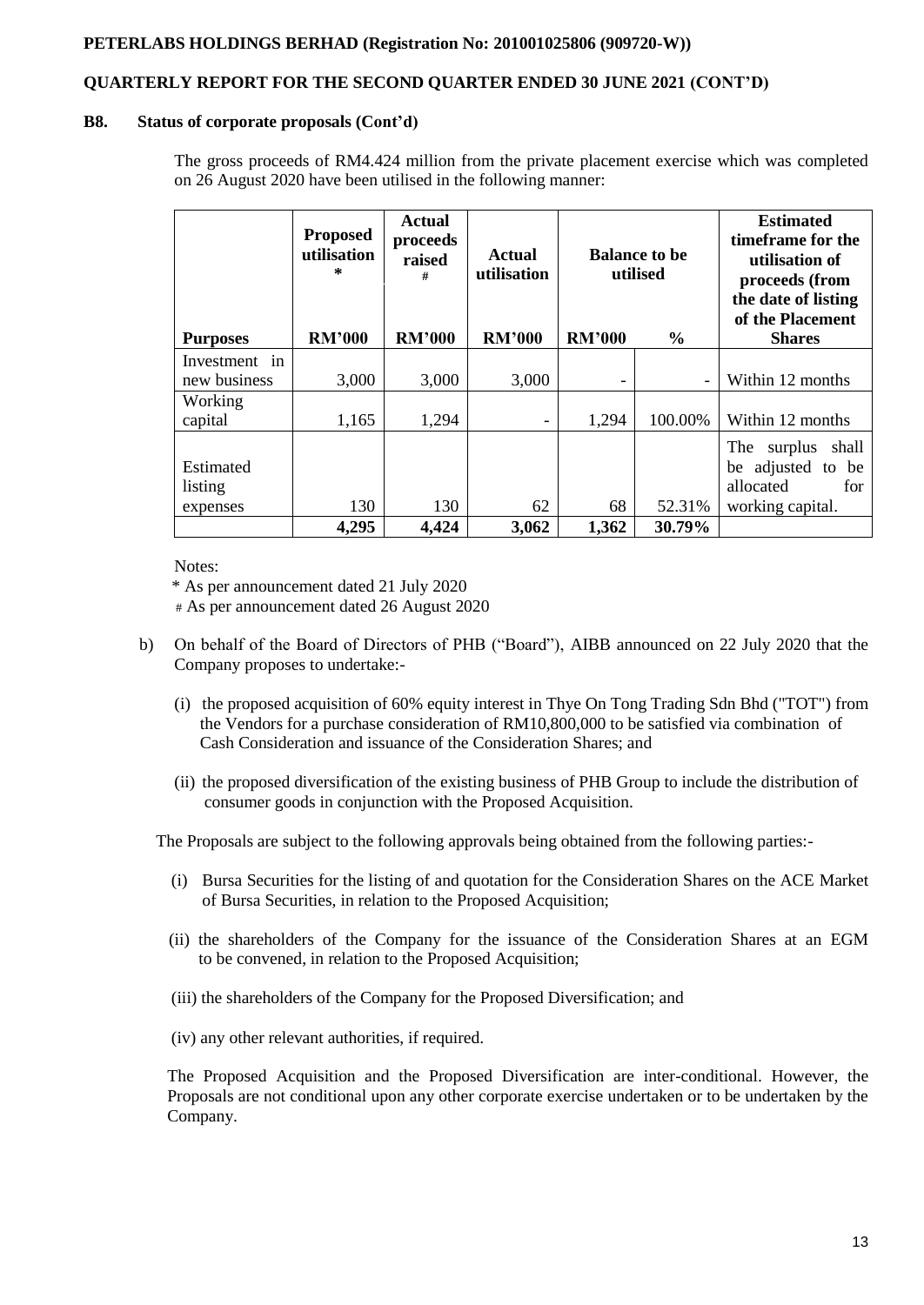## **QUARTERLY REPORT FOR THE SECOND QUARTER ENDED 30 JUNE 2021 (CONT'D)**

#### **B8. Status of corporate proposals (Cont'd)**

- c) On behalf of the Board of Directors of PHB ("Board"), AIBB announced on 14 August 2020 that the additional listing application for the listing of and quotation for the Consideration Shares to be issued pursuant to the Proposed Acquisition has been submitted to Bursa Malaysia Securities Berhad on 14 August 2020.
- d) On behalf of the Board of Directors of PHB ("Board"), AIBB announced on 2 September 2020 that pursuant to Rule  $10.02(g)$  of the Listing Requirements, the highest percentage ratio applicable to the Proposed Acquisition is 31.31% calculated based on the audited total assets of TOT compared with the audited total assets of the PHB Group.

On 28 September 2020, PHB shareholders have approved the Proposed Acquisition and the Proposed Diversification with 100% of voted shares accepted.

e) On behalf of the Board of Directors of PHB ("Board"), AIBB announced on 4 January 2021 that PHB and the Vendors had on 1 January 2021 agreed to waive one of the conditions precedent in the SSA ("CP Waiver"), which is set out as follow:-

The execution of sale and purchase agreements for the sale of the following properties ("Properties") at the agreed purchase price of RM1,800,000 to Datuk Loh Saw Foong and Datin Lin Ching Yein and/or such investment holding company as may be nominated by them ("SPAs") and the fulfillment of all conditions precedent to the SPAs for the Properties:-

- property held under land title Geran 71175, Lot 1143 including buildings thereon erected with postal address of No. 13, Jalan Yam Tuan, 70000 Seremban, Negeri Sembilan and No. 14, Jalan Siow Loong Hin, 70000 Seremban, Negeri Sembilan;
- property held under land title Geran 148866, Lot 9009 including buildings thereon erected with postal address of No. 27, Jalan Lombong Emas 4, Seremban Light Industrial Park, Jalan Tun Dr. Ismail, 70200 Seremban, Negeri Sembilan;
- property held under land title Geran 148867, Lot 9010 including buildings thereon erected with postal address of No. 29, Jalan Lombong Emas 4, Seremban Light Industrial Park, Jalan Tun Dr. Ismail, 70200 Seremban, Negeri Sembilan; and
- property held under land title Geran 179040, Lot 14008 including buildings thereon erected with postal address of No. 157, Jalan Bukit Intan 4, Taman Bukit Intan, Off Jalan Labu, 70200 Seremban, Negeri Sembilan,

(referred to as the "Said CP").

In view that the parties to the SPAs in respect of the Properties will require more time to complete the transactions, the Company has agreed to allow for the completion of the SSA despite the nonfulfilment of the Said CP with the undertaking from each of the Vendors that SPAs will be completed within 60 days from 1 January 2021 unless otherwise mutually agreed by the Company and the Vendors ("Undertaking") with all costs and expenses with respect to the transfer of Properties pursuant to the SPAs to be borne by the Vendors.

The Vendors each irrevocably and unconditionally agree to fully indemnify and keep the Purchaser fully indemnified in the event of breach of the Undertaking.

Pursuant to the CP Waiver, PHB and the Vendors have mutually agreed and confirmed that all the conditions precedent to the SSA have been fulfilled. Accordingly, the SSA has become unconditional.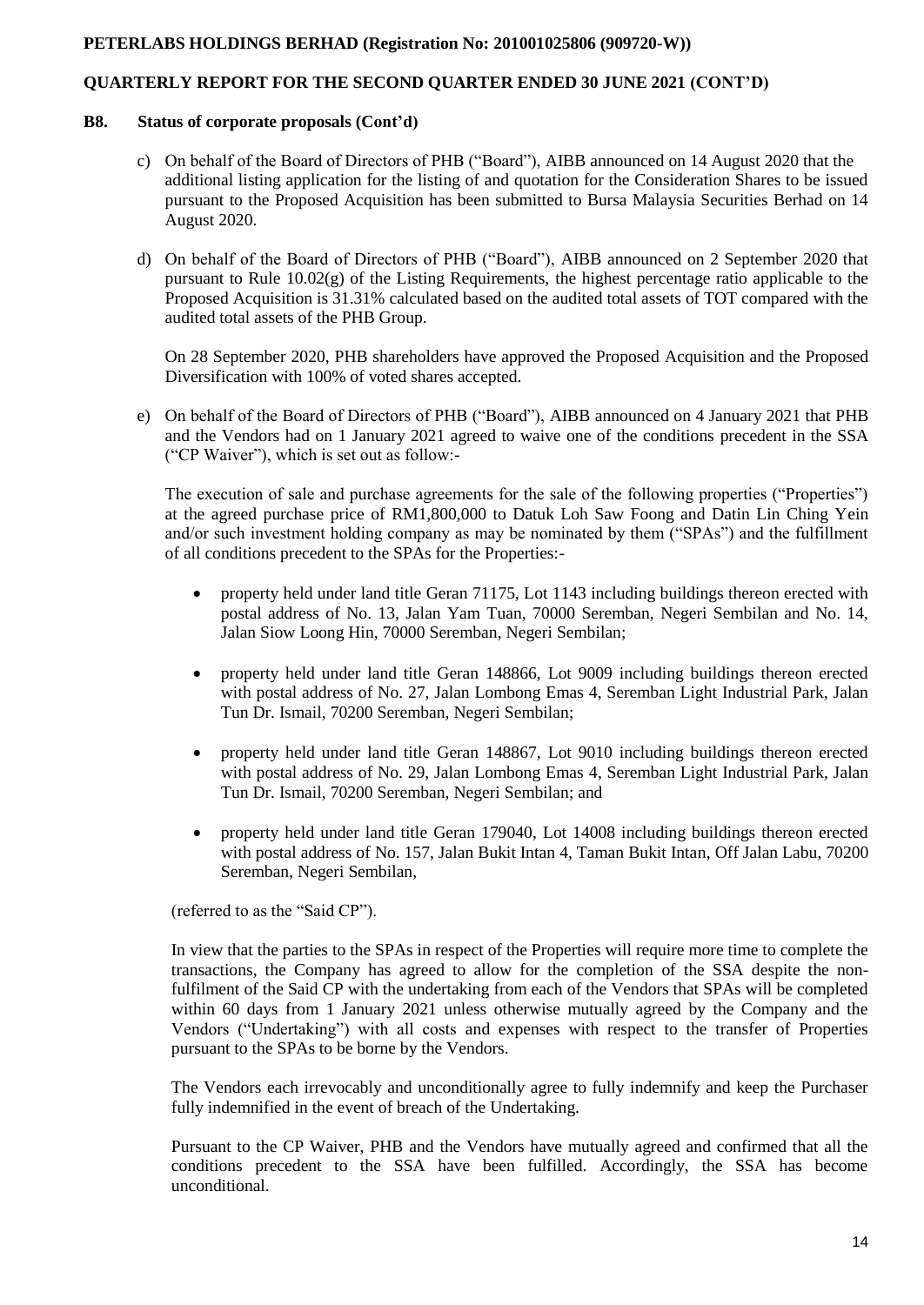## **QUARTERLY REPORT FOR THE SECOND QUARTER ENDED 30 JUNE 2021 (CONT'D)**

#### **B8. Status of corporate proposals (Cont'd)**

 (f) On behalf of the Board of Directors of PHB ("Board"), AIBB announced on 15 January 2021 that the Proposed Acquisition has been completed following the listing of and quotation for the 39,000,000 Consideration Shares on the ACE Market of Bursa Malaysia Securities Berhad today, in accordance with the terms of the SSA.

## **B9. Group borrowings and debts securities**

The Group's borrowings as at 30 June 2021 were as follows:

|                               | Secured<br><b>RM'000</b> | Unsecured<br><b>RM'000</b>        | <b>Total</b><br><b>RM'000</b> |
|-------------------------------|--------------------------|-----------------------------------|-------------------------------|
| <b>Short term borrowings:</b> |                          |                                   |                               |
| Lease liabilities - (Finance) |                          | 326                               | 326                           |
| <b>Bank borrowings</b>        | 25,538                   |                                   | 25,538                        |
| Total                         | 25,538                   | 326                               | 25,864                        |
|                               | Secured<br><b>RM'000</b> | <b>Unsecured</b><br><b>RM'000</b> | <b>Total</b><br><b>RM'000</b> |
| Long term borrowings:         |                          |                                   |                               |
| Lease liabilities - (Finance) |                          | 573                               | 573                           |
| <b>Bank borrowings</b>        | 1,400                    |                                   | 1,400                         |
| Total                         | 1,400                    | 573                               | 1,973                         |

All the Group's borrowings are denominated in Ringgit Malaysia.

# **B10. Off balance sheet financial instruments**

The Group does not have any financial instruments with off-balance sheet risk as at the date of this quarterly report.

# **B11. Material litigation**

As at the date of this announcement, neither the Company nor any of its subsidiary companies is engaged in any material litigation and/or arbitration either as plaintiff or defendant, which has a material effect on the financial position of the Company or its subsidiary companies and the Directors are not aware of any proceedings pending or threatened or of any facts likely to give rise to any proceedings which might materially and adversely affect the financial position or business of the Company or its subsidiary companies.

# **B12. Dividends**

 No interim dividend has been recommended for the financial quarter ended 30 June 2021 and previous year's corresponding period ended 30 June 2020.